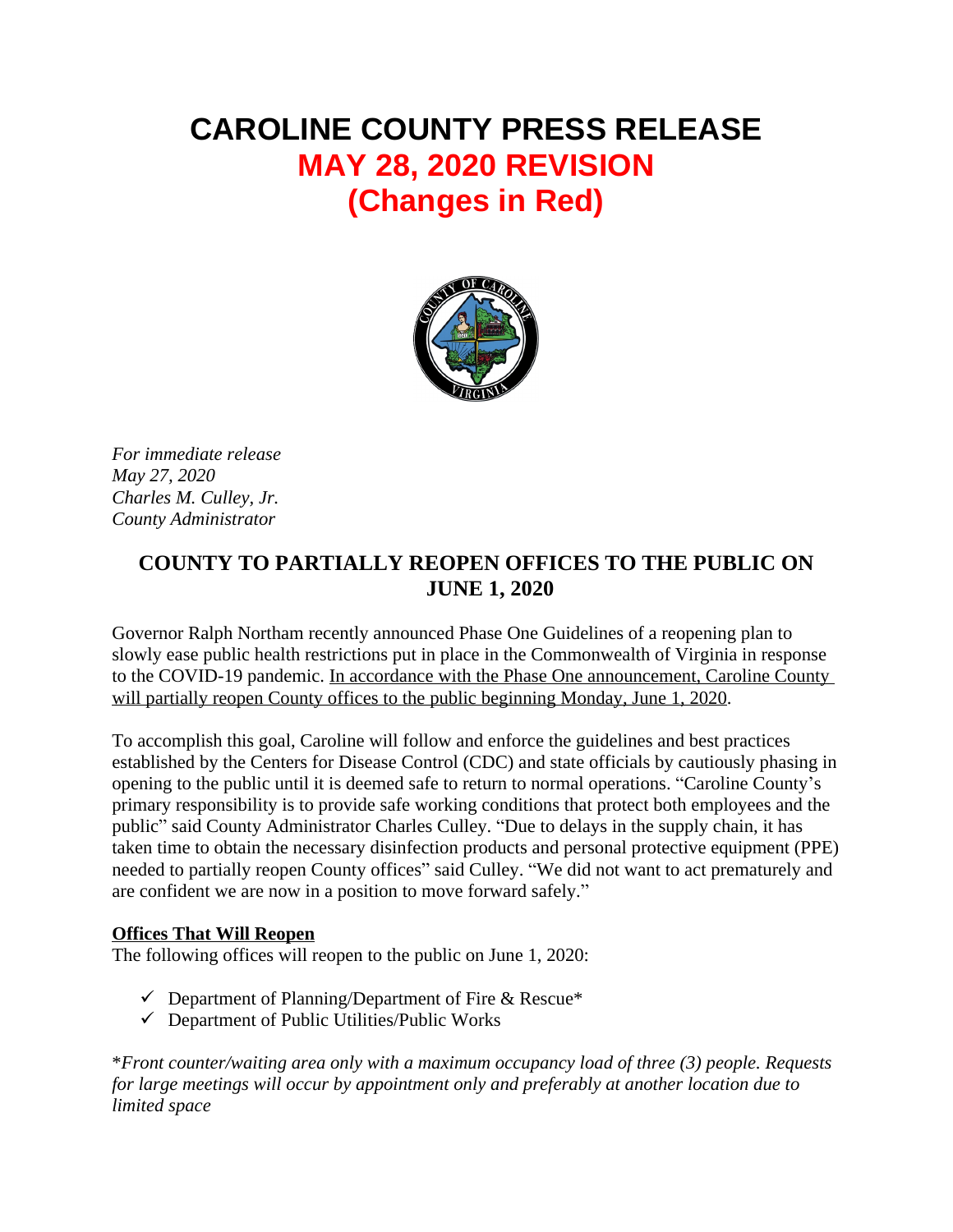The following offices will reopen on June 1, 2020 by appointment only:

- $\checkmark$  County Administrator's Office (804) 633-5380
- $\checkmark$  Department of Finance -(804) 633-5380
- $\checkmark$  Commissioner of the Revenue's Office (804) 633-9834
- $\checkmark$  Treasurer's Office (804) 633-5291
- $\checkmark$  Registrar's Office\*- (804) 633-9083
- $\checkmark$  Department of Economic Development 804-633-4074
- $\checkmark$  Department of Social Services\*\*- 804-633-5071

\**Curbside absentee voting for the June 23rd primary is available in front of the Registrar's Office at 212 N. Main Street in Bowling Green until June 20, 2020. Voters will need to call the office and remain in their cars to vote. Signage will be placed in front of the office with instructions to voters.* 

*Voting will take place in person at the precincts on Election Day June 23rd from 6 am to 7 pm. Please refer to the General Registrar's page of the Caroline County website at <https://co.caroline.va.us/285/General-Registrar> for all the possible ways to vote. Voters can also go online at<https://vote.elections.virginia.gov/VoterInformation>to update voter registration information and request an Absentee Ballot sent to their home.*

\*\**Doors will remain locked and appointments will be escorted in by DSS staff. Most needs will be met by meeting clients at the door or in the parking lot. Access to the elevator will be limited to one individual or one family. Clients that must be seen in the office will be seen in the waiting room. Chairs will be arranged to provide social distancing. DSS will provide front door signage, a new automated phone message script and a new statement on the agency page of the County website.*

### **Offices to Remain Closed Until Further Notice**

The following offices will remain closed to the public until further notice:

- $\checkmark$  Department of Parks & Recreation\*
- $\checkmark$  Library\*\*
- $\checkmark$  Caroline County Visitor Center
- $\checkmark$  DMV Select
- $\checkmark$  Bathrooms in all buildings will remain closed to the public in the Phase 1 reopening
- $\checkmark$  County facilities remain unavailable for rental by the public

\**Contact the Department of Parks & Recreation at (804) 633-7277 for information about available programs*

\*\**Curbside library service will resume on June 1 Monday through Friday at most branches*

#### **Procedures to be followed by Public before Entering County Offices or Facilities**

1. Unless otherwise specified, citizens must have their temperature taken before entering a County office or facility. Citizens who register a temperature of 100.4 degrees Fahrenheit